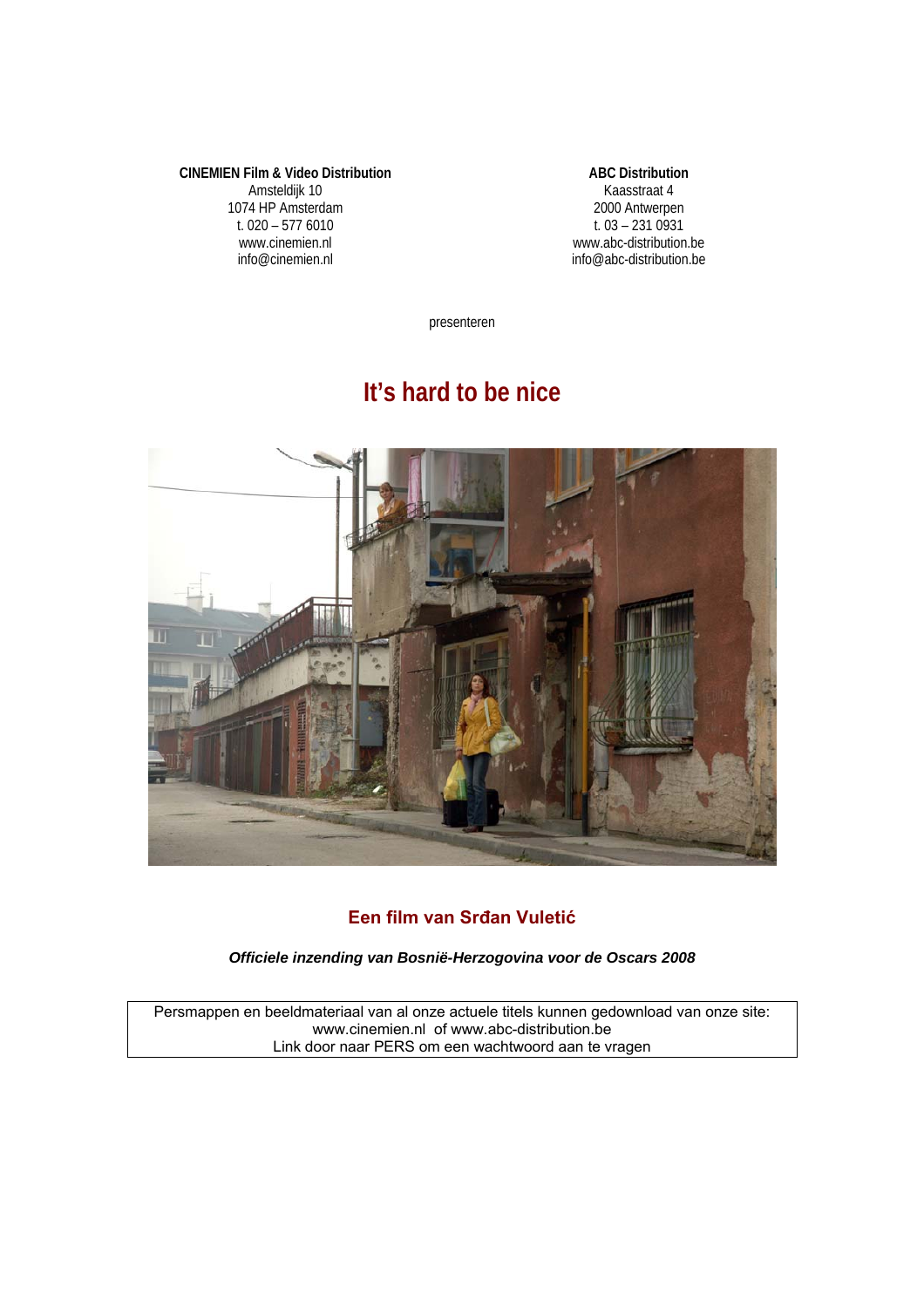### **It's hard to be nice - Synopsis**

De veertigjarige taxichauffeur Fudo wil een goed mens zijn. Maar hij zit nu eenmaal op de verkeerde plek en leeft in de verkeerde tijd: het Sarajevo van vandaag de dag. Hoewel Fudo oprecht van plan is zijn criminele verleden achter zich te laten, hebben zijn oude vrienden zo hun eigen ideeën daarover: Fudo moet nog een karwei voor ze opknappen.



*102 min./ 35 mm/ kleur/ Bosnisch gesproken/ Bosni*ë*-Herzegovina 2007*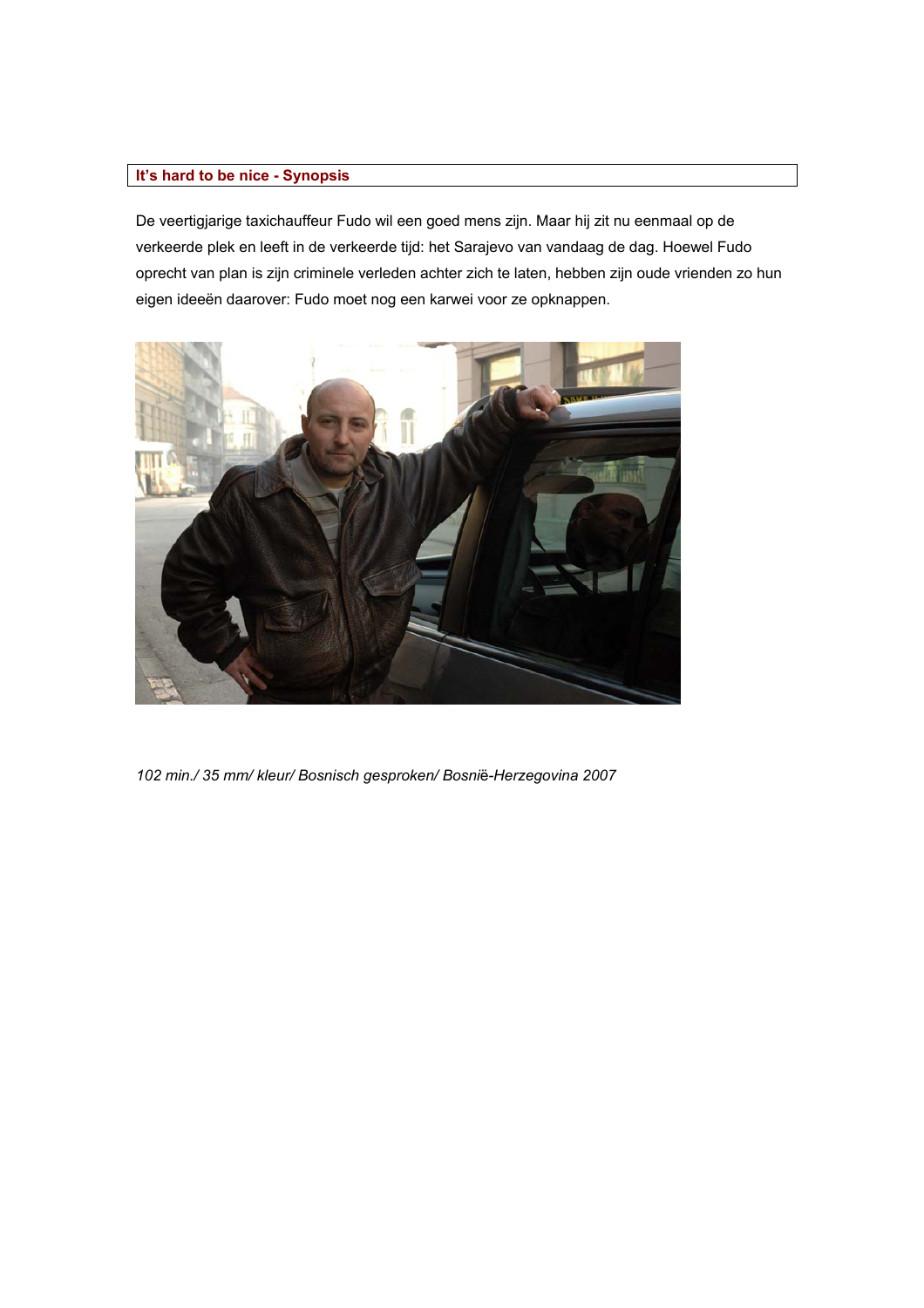### **It's hard to be nice – Crew**

| <b>Regisseur</b>        | Srdan Vuletic                                   |
|-------------------------|-------------------------------------------------|
| <b>Producent</b>        | Pierre Spengler, Michael Eckelt, Ademir Kenovic |
| <b>Co-Producent</b>     | Milko Josifov, Zoran Cvijanovic, Jani Kovic     |
| <b>Scenario</b>         | Srdan Vuletic                                   |
| Naar het verhaal van    | Srdan Vuletic, Miroslav Mandic                  |
| Geluid                  | Nenad Vukadinovic                               |
| Cinematographie         | Slobodan Trninic                                |
| <b>Montage</b>          | Andrija Zafranovic, Almir Kenovic               |
| <b>Productie Design</b> | Goran Joksimovic                                |
| <b>Kostuums</b>         | Azra Mehic                                      |
| Make-up                 | Mojca Gorogranc                                 |

# **It's hard to be nice - Cast**

### **Saša Petrović** Fudo

Overige cast: Daria Lorenci, Emir Hadzihafizbegovic, Senad Basic, Jasna Zalica, Aleksandar Seksan, Nerman Mahmutovic, Damir I Danijal Savic, Armis Masic.

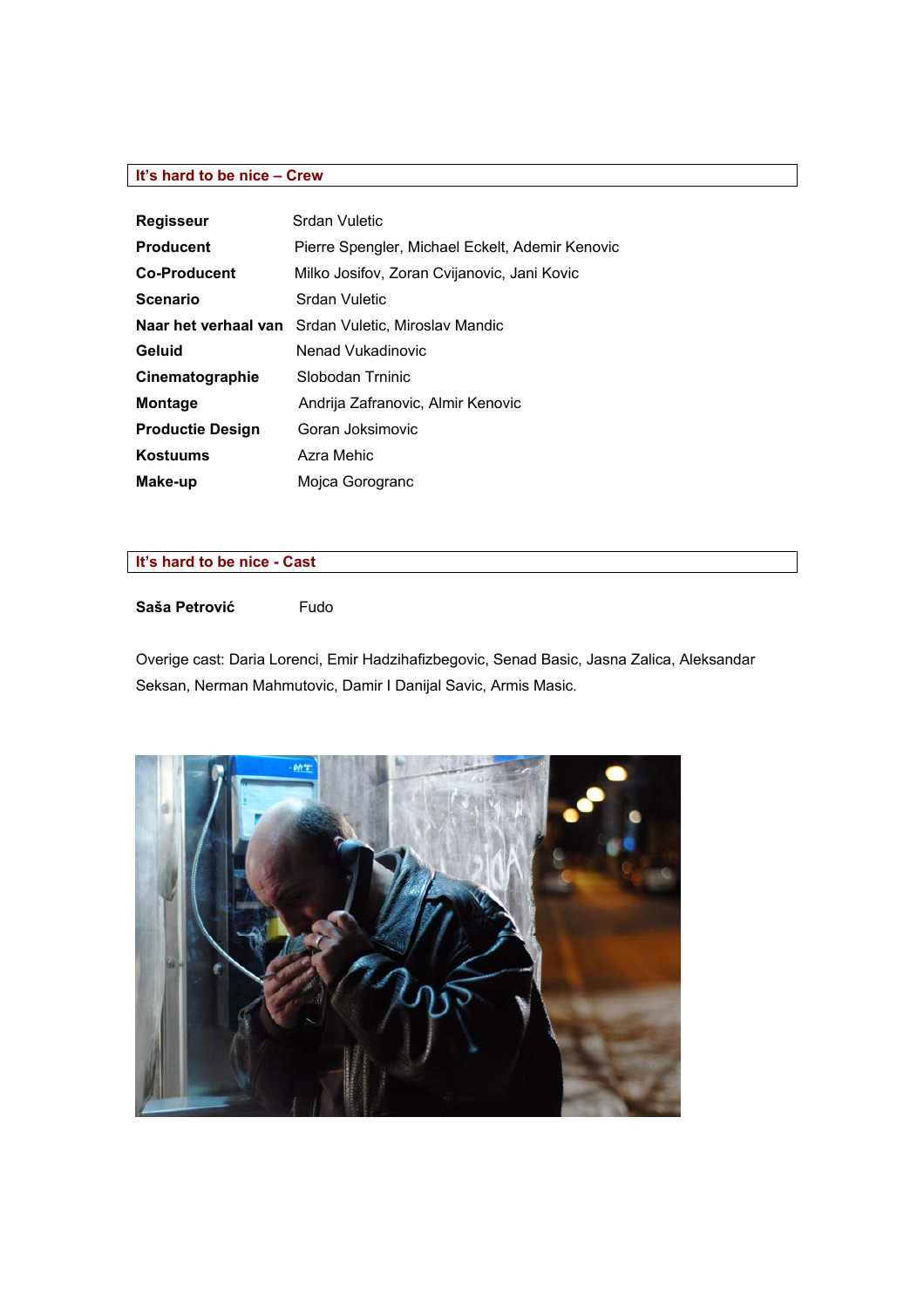### **It's hard to be nice – Over regisseur Srđan Vuletić**

Srđan Vuletić (1971) studeerde aan de Akademija Scenskih Umjetnosti Sarajevo (Academie voor beeldende kunsten in Sarajevo), waar hij uitblonk in het maken van korte films. Hiernaast regisseerde hij vier toneelstukken. Zijn werk als medisch technicus in een Bosnisch ziekenhuis vormde de inspiratie voor zijn gelouterde documentaire *I burnt legs* (winnaar van een Felix in 1994). Al snel werd Vuletić lid gemaakt van SaGA (Sarajevo Group of Authors) en een keur aan spraakmakende documentaries volgde. Zijn eerste speelfilm, *Summer in the golden valley*, beleefde zijn wereldpremière op het Toronto Film Festival en won vele prestigieuze prijzen zoals de VPRO Tiger Award en de Moviezone Award op het IFFR. In 2005 werd Vuletić uitgeroepen tot filmmaker van het jaar door de vakbond voor de filmindustrie in Bosnië -Herzegovina. Momenteel is hij faculteitslid van de Akademija Scenskih Umjetnosti in Sarajevo.



 *It's hard to be nice Summer in the golden valley Hop, skip & jump* A *trip to the moon I burnt legs*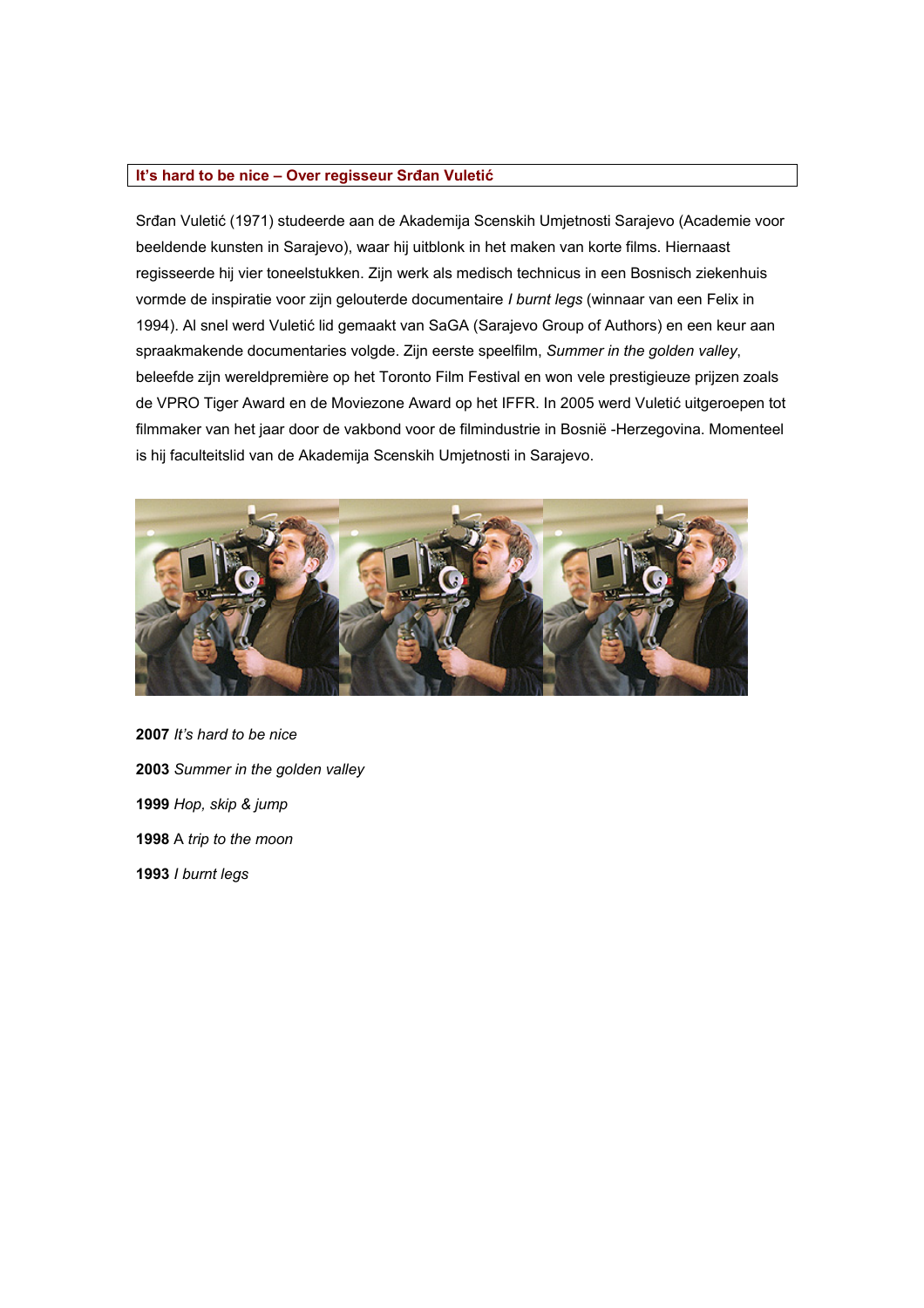#### **It's hard to be nice – Een interview met Srđan Vuletić**



Srđan Vuletić tijdens het filmen van *It's hard to be nice*

*Wieninternational.at talked to the filmmaker from Bosnia and Herzegovina about his new feature*  film It's hard to be nice, which ushered in the 13th Sarajevo Film Festival on 17 August 2007, the *success story of films from his country. In our interview with Vuletić we did not notice any stage fright on the eve of the premiere. Srđan Vuletić's only wish is to finally present his film to the public and to observe its reactions, which are more important to him than those of the jury. Although he is proud of the honour that his film was selected for the opening of the SFF, he does not think so much about awards and the competition – which he hopes will be tough – but his goal to make as many films as possible.* 

#### *How "Bosnian" is your new film?*

The film addresses the problems of people in Sarajevo in 2007. Even if we exclude the war background, we face exciting and crucial problems. The film is about a man who wants to become a good person. Hence, one could say that the film treats a universal theme with plenty of "local spirit".

#### *Is the new work comparable to another? Who could like the film?*

As the film treats a simple subject and as one can easily identify with the characters, it appeals to a large audience. A simple but serious theme is explored with a lot of humour. Moreover, an answer is found to the question "how to be a good person in today's dirty world?" I'd say the film has a bit of the relaxed atmosphere of "The Big Lebowski" by the Cohen brothers.







Scenes from "It's hard to be nice", Srđan Vuletić's new movie with Daria Lorenci and Saša Petrović in the lead role as a taxi driver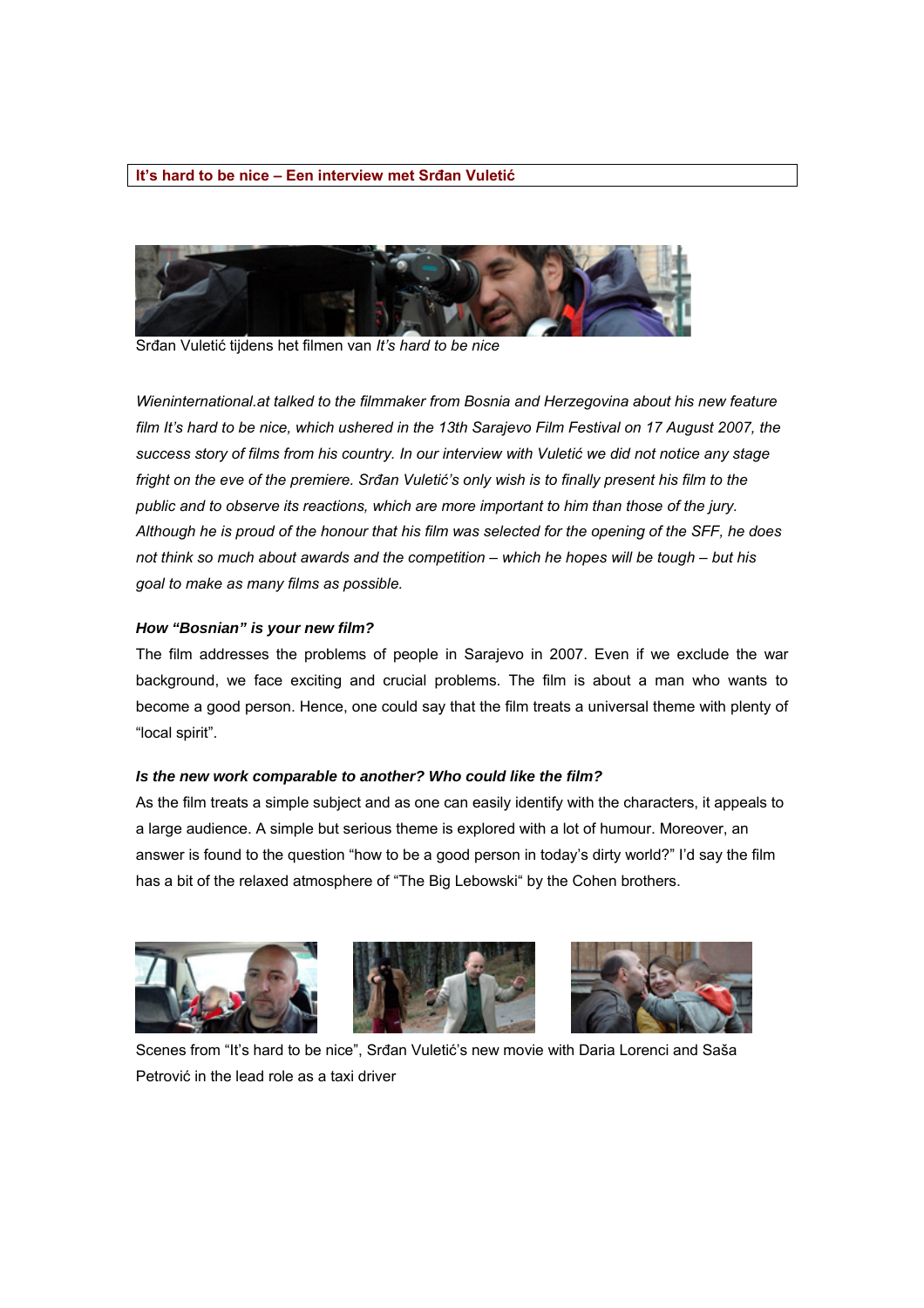# *Bosnia and Herzegovina is a small country with many problems. The film and its international success is "the bright star" in the sky over the region – how can this success be explained?*

Unfortunately film art is still characterised by a lack of identity in many European countries. Films labelled "anti-Hollywood" are made, highly artistic films, while on the other hand the great majority of film productions focuses on commercial aspects. This is not the right approach. A director has to feel the story he wants to tell. Only then will the final result become original, authentic and with a distinctive character.

# *What can the European audience expect from films made in Bosnia and Herzegovina in the future? What will come after the war theme?*

Every director should make the films he is best suited to make and nobody should be forced to treat or not to treat war issues. My two feature films did not address this phase in our recent past. Unfortunately many war subjects will never be covered. Now we face the task of establishing a film infrastructure, fighting against film piracy and becoming aware of the visions we pursue. For decades our films have been defined by the fact that the characters laugh about themselves when they are supposed to cry, and vice versa, they cry when they are supposed to laugh. Bosnian films are highly emotional. This is our trademark – in all film genres.

### *What do you think about the development of film art of the Balkans?*

I observe all developments in this region. We are all small countries and depend on coproductions, leading to good cooperation. My latest film was shot in Romania. Despite its low visibility, this is a vibrant region. In Cannes this year a Romanian film won the "Golden Palm", the region was strongly represented at the festival. A Croatian or Serbian director could at this very moment discuss the fact that their country is the best in filmmaking. As everybody does a really good job, we are indeed a rather strong filmmaking region. A lot is going on!



Successful premiere for Srđan Vuletić at the 13th Sarajevo Film Festival

*Bron: wieninternational.at*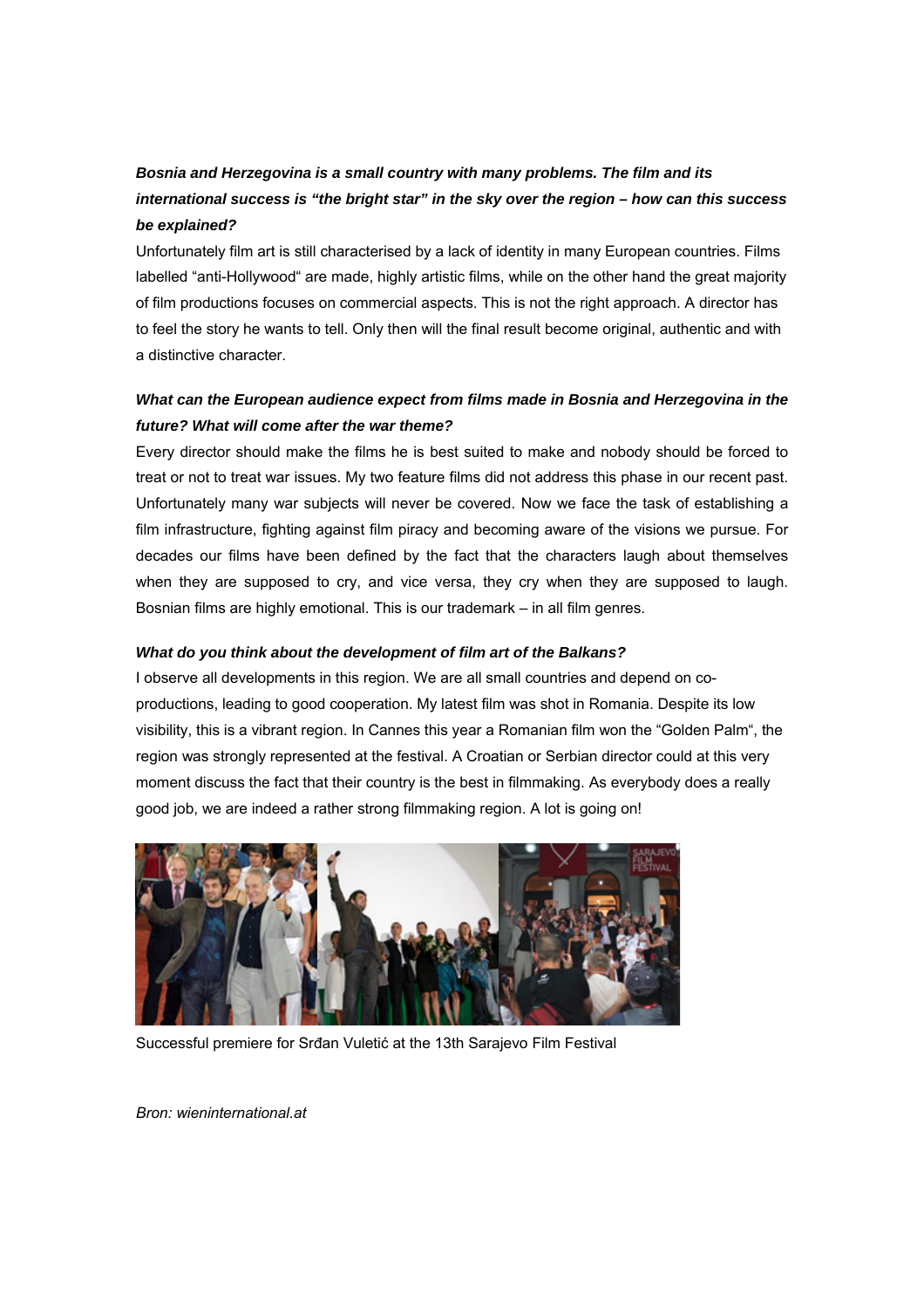#### **It's hard to be nice – Artikel uit de Variety**



# **Sarajevo plays 'Nice'**

By Alissa Simon

SARAJEVO — The world preem of It's Hard To Be Nice, the second feature by local writerhelmer Srdan Vuletic (Summer in the Golden Valley), kicked off the 13th Sarajevo Film Festival Aug. 17 in front of an aud of thousands in two theaters.

Following a red carpet entrance at the ornate National Theater, the tragi-comic melodrama also unreeled at the fest's massive open air venue.

Produced by Ademir Kenovic's Sarajevo-based Refresh Productions, the pic reps a homegrown triumph in more ways than one. It's a product of the fest's co-production market CineLink, where it attracted funds and production partners in Slovenia, Serbia, Germany and the U.K.

Srdan Vuletic's second feature is an engaging, urban fairy tale that marks a move by the writerdirector toward more commercial filmmaking. This sparkily written tale comes full circle in a satisfying way, with the sights of the capital city offering a historical counterpoint to the action. Macho atmosphere is very much of a piece with the best-known Balkan cinema, mixing sex, violence and humor into a rollicking whole. Its serious ideas play out in a comic key. Perfs are energetic across the board.

It's Hard to Be Nice is one of 10 competitors for the top prize, the Heart of Sarajevo, and a Euros 25,000 (\$33,700) cash prize. The jury, headed by U.K. thesp Jeremy Irons, will see the world preem on Aug. 18 of a second CineLink alum, I Am From Titov Veles, by Macedonian writerhelmer Teona Strugar Mitevska.

Based on Rotterdam's Cinemart, the highly competitive CineLink provides project development workshops and a co-production market for new work from Southeast Europe. Taking place Aug. 23-25, it will draw some 300 guests from all sectors of the film industry. Three projects from a short list of 15 (whittled down from more than 60 entries) will receive Euros 10,000 (\$13,500) in cash, plus an additional Euros 2,500 (\$3,400) in services from fest sponsors.

Among other Fest highlights is a retrospective devoted to Austrian helmer Ulrich Seidel, whose latest feature "Import/Export" preemed in competition at Cannes.

The large contingent of industry guests includes American helmers Michael Moore and Alexander Payne, German-Turkish director Fatih Akin, and Cristian Mungiu, the writer-director of Cannes Palme d'Or winner "4 Months, 3 Weeks and 2 Days.